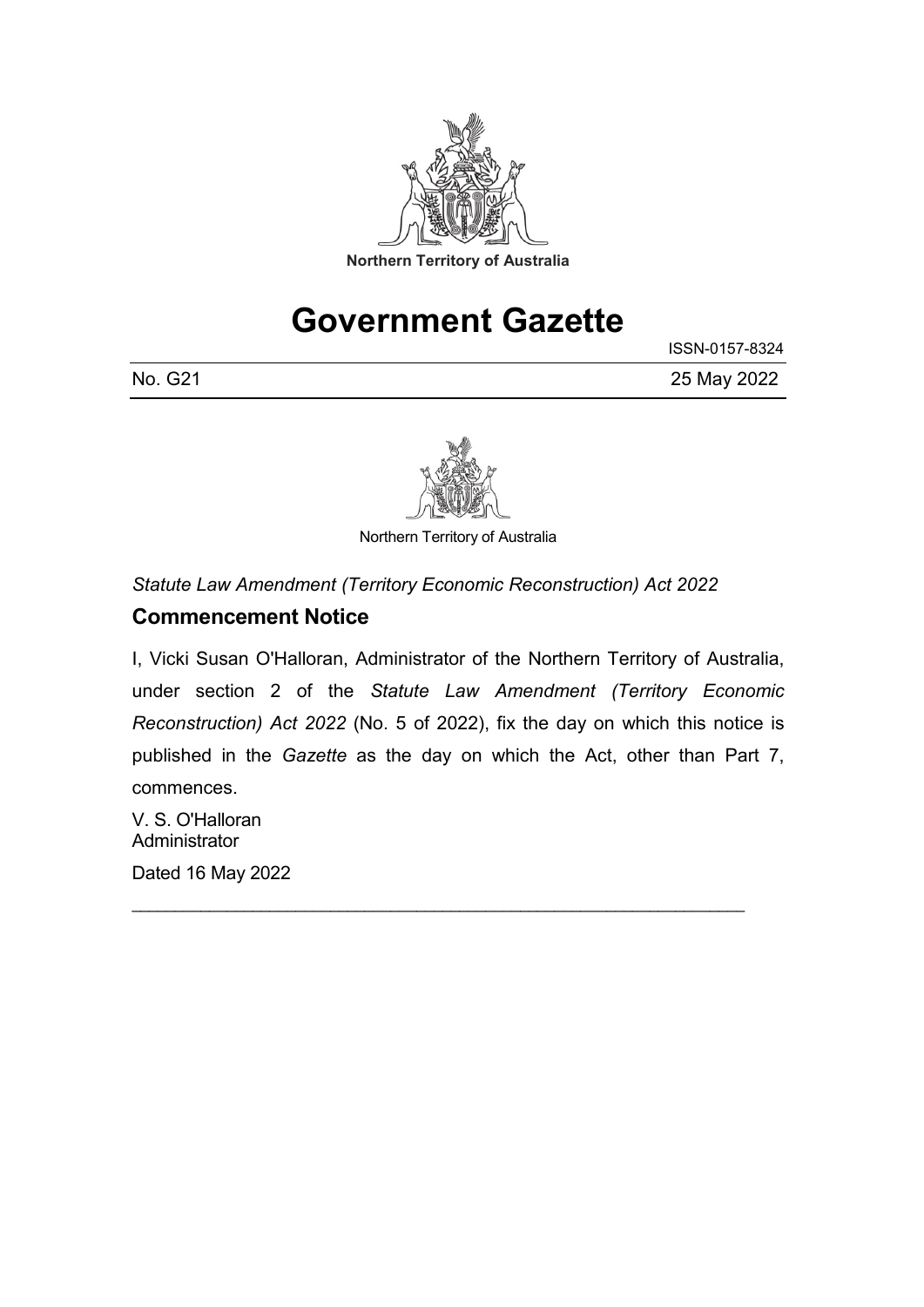

Northern Territory of Australia

*Public Sector Employment and Management Act 1993*

### **Appointment of Chief Executive Officer**

I, Michael Patrick Francis Gunner, Chief Minister, under section 19A(1) of the *Public Sector Employment and Management Act 1993*, appoint Mathew Gregory Bates to be the Chief Executive Officer of the Department of the Legislative Assembly on and from 27 June 2022.

M. P. F. Gunner Chief Minister

Dated 5 May 2022



\_\_\_\_\_\_\_\_\_\_\_\_\_\_\_\_\_\_\_\_\_\_\_\_\_\_\_\_\_\_\_\_\_\_\_\_\_\_\_\_\_\_\_\_\_\_\_\_\_\_\_\_\_\_\_\_\_\_\_\_\_\_\_\_\_\_\_\_\_\_\_

Northern Territory of Australia

*Crown Lands Act 1992*

### **Reserve No. 1663 (Blatherskite Park Reserve): Appointment of Trustee**

I, Chanston James Paech, Minister for Local Government, under section 79(1) of the *Crown Lands Act 1992*, appoint Benjamin Crawford to be a trustee of Reserve No. 1663 (Blatherskite Park Reserve).

\_\_\_\_\_\_\_\_\_\_\_\_\_\_\_\_\_\_\_\_\_\_\_\_\_\_\_\_\_\_\_\_\_\_\_\_\_\_\_\_\_\_\_\_\_\_\_\_\_\_\_\_\_\_\_\_\_\_\_\_\_\_\_\_\_\_\_\_\_\_\_

C. J. Paech Minister for Local Government

Dated 4 May 2022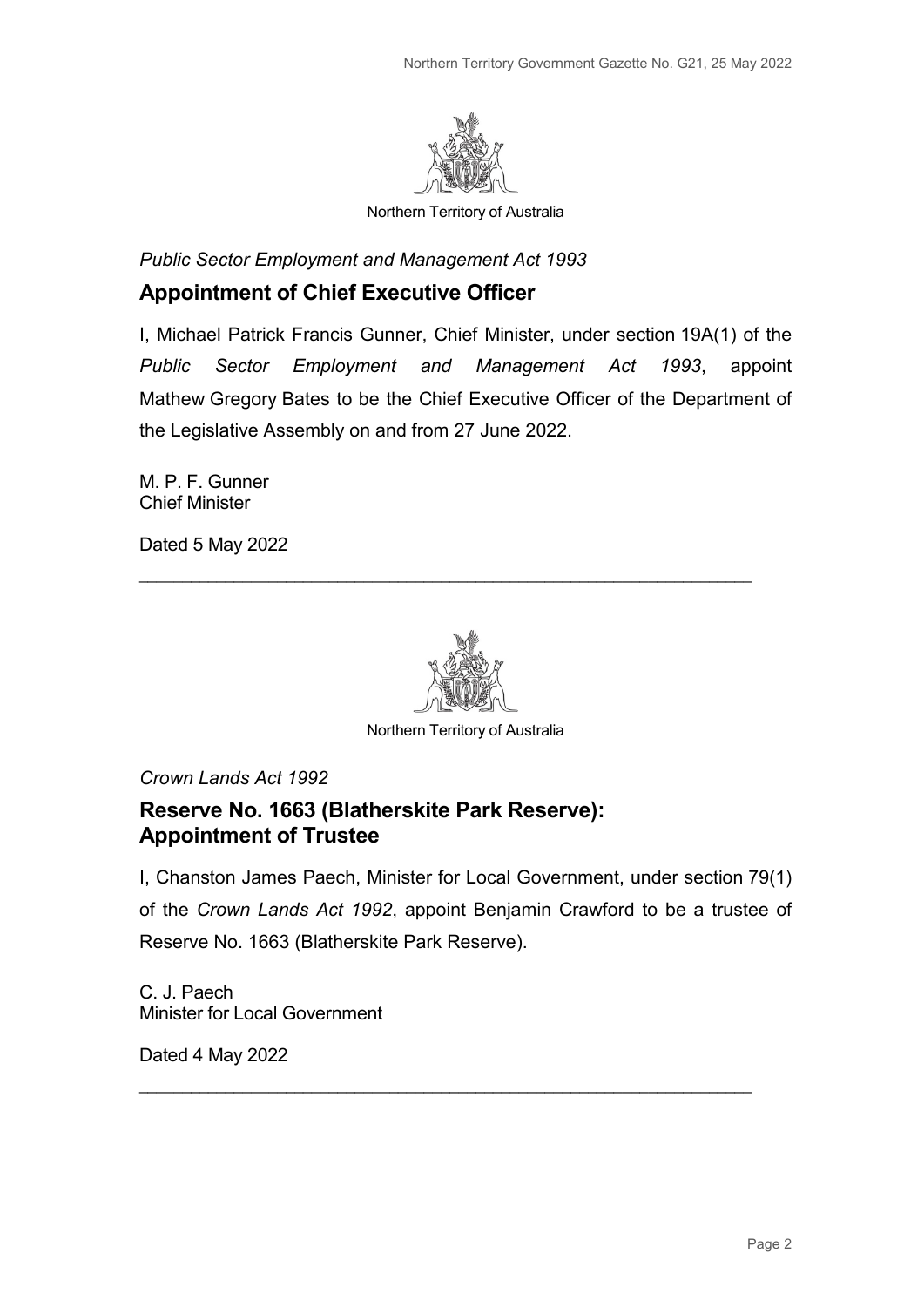#### Northern Territory of Australia

*Geothermal Energy Act 2009*

#### **Reservation of Blocks – GRO 9**

I, James Robert Pratt, delegate of the Minister for Mining and Industry, under section 6(1) of the *Geothermal Energy Act 2009*, declare that the blocks within the black lines on the plan in the Schedule, are not to be the subject of a grant of a geothermal exploration permit, retention licence or production lease.

Dated 6 May 2022

J. R. Pratt Senior Executive Director, Energy Development Delegate of the Minister for Mining and Industry Pursuant to an instrument of delegation dated 28 January 2022

#### **Schedule**